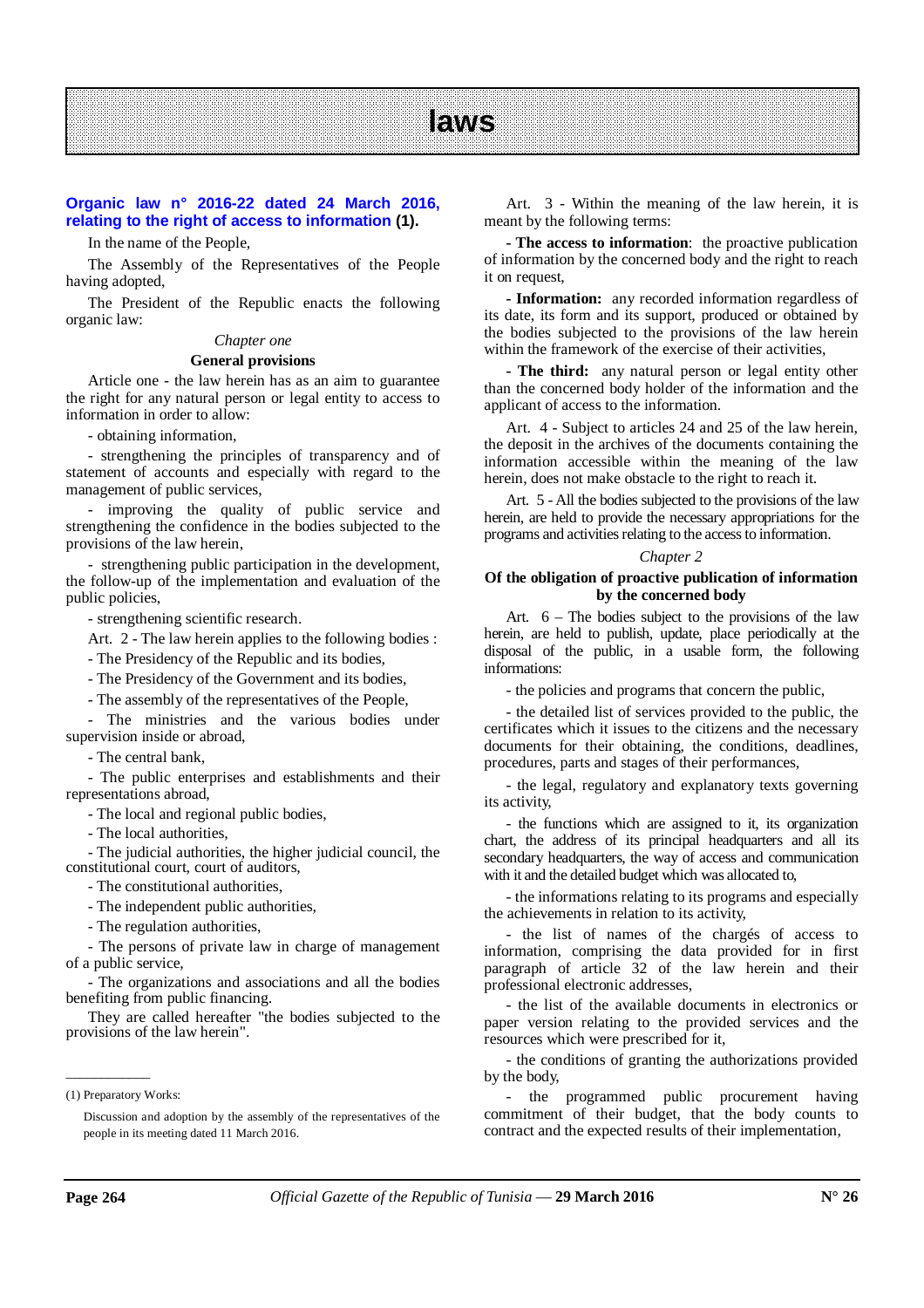- the reports of the control authorities in accordance with the international professional standards,

- agreements that the State hopes to adhere to it or to ratify,

- statistical, economic and social data including the results and reports of detailed statistical censuses in accordance with requirements of the law relating to the census,

- any information relating to the public finance including the detailed data related to the budget at the central, regional and local level, the data relating to the public debt and the national accounts, the distribution of the public expenditure and the principal indicators of the public finance,

- the available information relative to social programs and services.

Art. 7 - Taking into account the means available for the bodies provided for by the last dash of article 2 of the law herein, the information provided for by article 6 of the law herein, shall be published on a Web site and updated at least once all three (3) months and following any change affecting them, with compulsory mention of the date of the last update.

This site shall comprise in addition to the above mentioned information, the following:

- The legal and regulatory framework governing the access to information,

- The forms of the requests for access to information, the procedures of the equitable relief and the department in charge of their reception at the concerned body,

- The reports produced by the concerned body, relating to the implementation of the provisions of the law herein, including quarterly and annual reports mentioned in points 3 and 4 of article 34 of the law herein.

Art. 8 – The bodies subject to the provisions of the law herein, shall, in a proactive way, publish information having been the subject of at least two repetitive requests, provided that they are not covered by the exceptions provided for by articles 24 and 25 of the law herein.

# *Chapter 3*

#### **Of the access to information on request** Section one – **Of the procedures of presentation of the request for access to information**

Art. 9 - Any natural person or legal entity may present a written request for access to information in accordance with a pre-established model, put available for the public by the concerned body or on plain paper containing the obligatory mentions provided for in articles 10 and 12 of the law herein.

The responsible of access to information is required to provide the necessary assistance to the applicant of access to information, in the case of handicap or incapacity of reading or writing or when the applicant would be attained of hearing or visual incapacity.

The filling of the application is done, whether directly at the concerned body against the compulsory delivery of a receipt, or by registered letter or by fax or electronic mail with acknowledgement of receipt.

Art. 10 - The request for access to information shall obligatorily comprise the name, the first name and the address if it is about a natural person, the corporate name and the head office if it is about a legal entity as well as the necessary details relating to the requested information and the concerned body.

Art. 11 - The applicant of access to information is not required to mention in the request access, the reasons or the interest justifying his request.

Art. 12 - At the time of the formulation of the request, it is imperative to specify the method of access to information among the following methods:

- The consultation of information on the spot if this does not cause him any damage,

- Obtaining a paper copy of the information,

- Obtaining an electronic copy of the information, as much as it is possible,

- Obtaining extracts of the information.

The concerned body shall provide the information according to the requested form.

For lack, the concerned body shall provide the information in the available form.

Art. 13 - If the request for information do not comprise all the mentions provided for in articles 10 and 12 of the law herein, the responsible for access to information shall notify the applicant of access to information, by any means leaving a written record, within a deadline not exceeding fifteen (15) days as from date of its reception of the request.

# Section 2 –**Of the response to the requests of access to information**

Art. 14 - The concerned body shall answer to any request for access to information within a deadline not exceeding twenty (20) days, as from the date of reception of the request or that of its correction.

If the request has as an aim the consultation of information on the spot, the concerned body shall answer it within ten (10) days, as from the date of reception of the request or that of its correction.

In the event of rejection of the request, the refusal decision shall be written and justified with mention of the deadlines, the methods of recourse and the relevant structures to rule on it in accordance with articles 30 and 31 of the law herein.

Art. 15 - The silence of the concerned body at the conclusion of the statutory deadline provided for by the provisions of the law herein, is worth implicit refusal, opened for the applicant of access to information, ways for recourse in accordance with the procedures provided for in articles 30 and 31 of the law herein.

Art. 16 - The concerned body is not required to answer more than once to the applicant in the event of repetitive requests relating to the same information without valid reason.

Art. 17 - If the request for access to information would have consequences on the life or the freedom of a person, the concerned body is required to take care to answer, by any means leaving a written copy and immediately, providing that the deadline as from the date of presentation of the request does not exceed forty eight (48) hours and to justify the rejection in accordance with the provisions of the third paragraph of article 14 of the law herein.

Art. 18 - If the information object of request is held by a body other than that to which the request was deposited, the responsible for the access shall inform the applicant of its incompetence or of the transfer of its request to the concerned body, and this, within a maximum deadline of five (5) days as from the date of reception of the request.

Art. 19 - The deadline provided for in article 14 of the law herein, may be extended to ten (10) days with notification to the applicant of access, when the request relates to the obtaining or the consultation of several information held by the same body.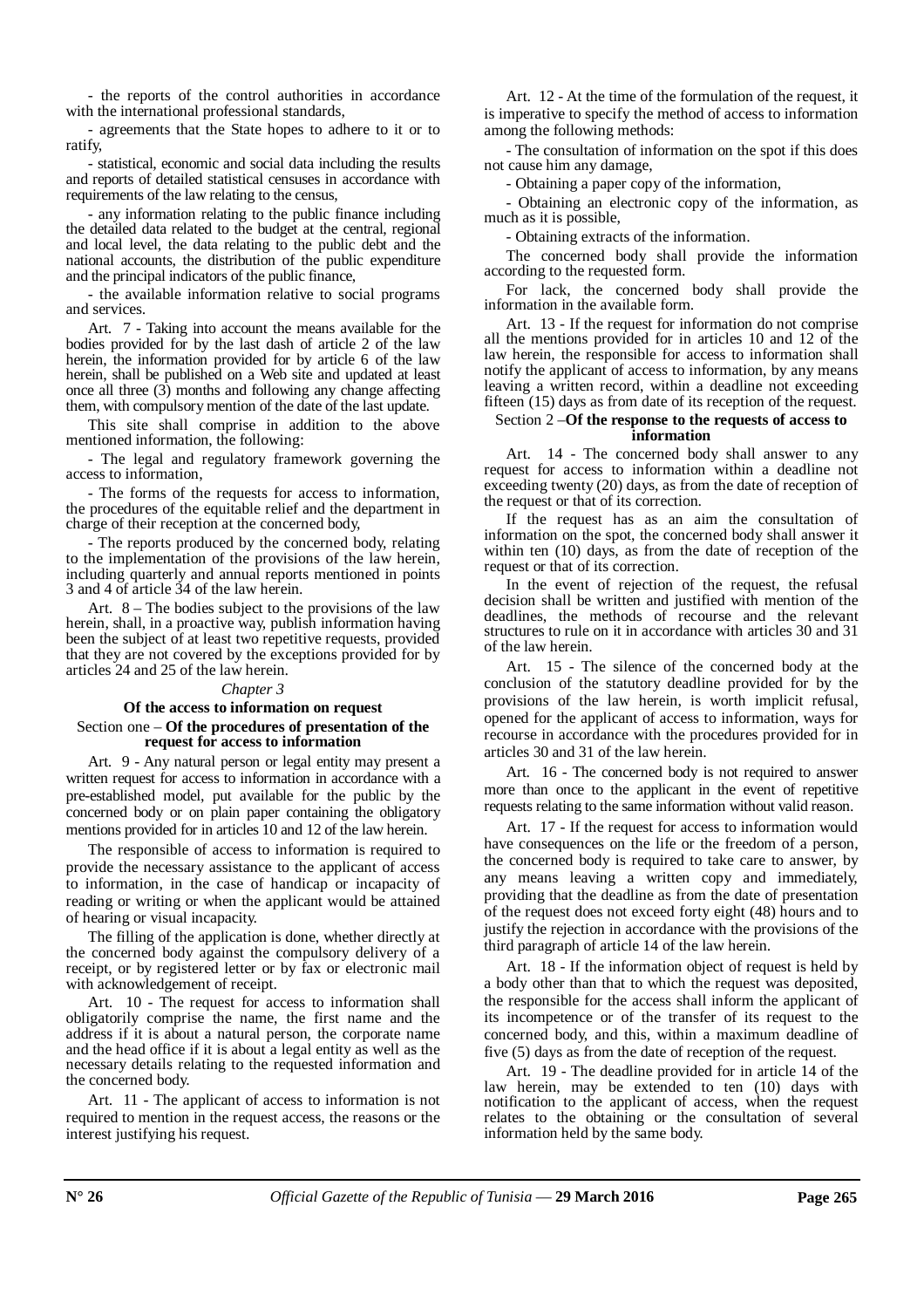Art. 20 - When the required information was provided, on a purely confidential basis, by a third to the body, the latter is held, after information of the applicant, to consult the third in order to obtain his reasoned opinion, as for the partial or total diffusion of the information, and this, within a maximum deadline of thirty (30) days as from the date of the reception of the request for access by registered letter with acknowledgement of receipt.

The opinion of the third is constraining for the concerned body.

The third shall present his response within fifteen (15) days as from the date of reception of the request for consultation. The lack of response within the above mentioned deadlines, is worth tacit agreement of the third.

Art. 21 – In the event that the request for access carries on information already published, the responsible for access shall inform the applicant and specify for him the site of publication.

Art. 22 - If it is proven that the information obtained by the applicant of access, is incomplete, thebodies subject to the provisions of the law herein, shall put at his disposal, all the necessary additional and explanatory data.

#### Section 3 - **Required fees**

Art. 23 - Any person has right to free access to information. However, if the supply of information However, if the supply of information requires expenses incurred by the concerned body, the applicant shall be pre-informed of the need for paying an amount provided that it does not exceed the real costs incurred by the concerned body.

The requested information shall be provided only after justification of the payment of the due amount.

Chapter 4

#### **Exceptions to the right of access to information**

Art. 24 - The concerned body cannot refuse the access to information only when this would cause damage to the security or national defense or international relations related to it or the rights of the third as for the protection of his private life, his personal data and his intellectual property.

These fields are not regarded as absolute exceptions to the right of access to information. They are subject to the test of damage provided that the latter is serious whatever it is concomitant or posterior. They are also subject to the test of public interest of accessibility or inaccessibility to information as for each request. The proportionality between the interests wanting to protect and the reason of the request for access, shall be taken into count.

In the event of refusal, the applicant of access shall be informed by a justified letter. The effect of refusal ends with the expiry of the reasons expressed by the answer to the access request.

Art. 25 – The right of access to information does not include the data relating to the identity of persons having presented informations to denounce abuses or corruption cases.

Art. 26 – The exceptions provided for in article 24 of the law herein, do not apply:

- to the information whose disclosure is necessary in order to reveal serious violations of the human rights or war crimes or the investigations related to it or prosecution of its authors, provided that it does not affect the supreme interest of the State,

- In the event of obligation to make prevail public interest on the damage which may touch the interest to be protected, because of a serious threat for health or safety or environment or consequent to the commission of a criminal act.

Art. 27 - If the required information is partially covered by one of the exceptions provided for in articles 24 and 25 of the law herein, the access to this information is allowed only after occultation of part concerned by the exception, as much as that is possible.

Art. 28 – The inaccessible information within the meaning of article 24 of the law herein, becomes accessible in accordance with the deadlines and conditions provided for by the legislation in force relating to archives.

#### *Chapter 5*

# **Of appeal against the decisions of the body relating to the right of access to information**

Art. 29 - The applicant of access to information dissatisfied of the decision taken about his request,may make an equitable relief to the head of the concerned body, within a deadline not exceeding twenty (20) days following the decision notification.

The head of the body is required to answer him within the shorts possible time provided that not to exceed a maximum deadline of ten (10) days as from the date of deposit of the application in revision.

The silence of the head of the concerned body, during this deadline, is worth tacit refusal.

The applicant of access to information may appeal directly to the authority of access to the information mentioned in article 37 of the law herein.

Art. 30 - In the event of refusal of the request by the head of the concerned body or in the event of failure to response on his part at the expiry of the deadline of ten (10) days as from the date of reception of the request of revision, the applicant of access may lodge an appeal in front of the authority of access to information mentioned in article 37 of the law herein, and this, within a deadline not exceeding twenty (20) days as from the reception of the decision of refusal of the head of the body or of the date of tacit refusal.

The authority that rules on the appeal in the shortest deadlines provided they do not exceed forty five (45) days as from the reception of the request for appeal, its decision is constraining for the concerned body.

Art. 31 - The applicant of access or the concerned body may lodge an appeal against the decision of the authority in charge of access to information, at the administrative tribunal, within thirty (30) days as from the date of notification of this decision.

# *Chapter 6*

# **Of the responsible for access to information**

Art. 32 – Any body subject to the provisions of the law herein, shall designate a responsible for access to information and his substitute by decision taken for this effect, comprising the principal data allowing to identify their identities, their grades and theirs functional employment.

The authority of access to information mentioned in article 37 of the lawherein,shall be notified of it within a deadline of fifteen (15) days as from the date of its signature and this decision shall be published on the web site of the concerned body.

Art. 33 – The bodies subject to the provisions of the law herein,may organize the different activities relating to the access to information in the framework of an internal body created for this purpose, chaired by the responsible for access to information and attached directly to the head of the organization.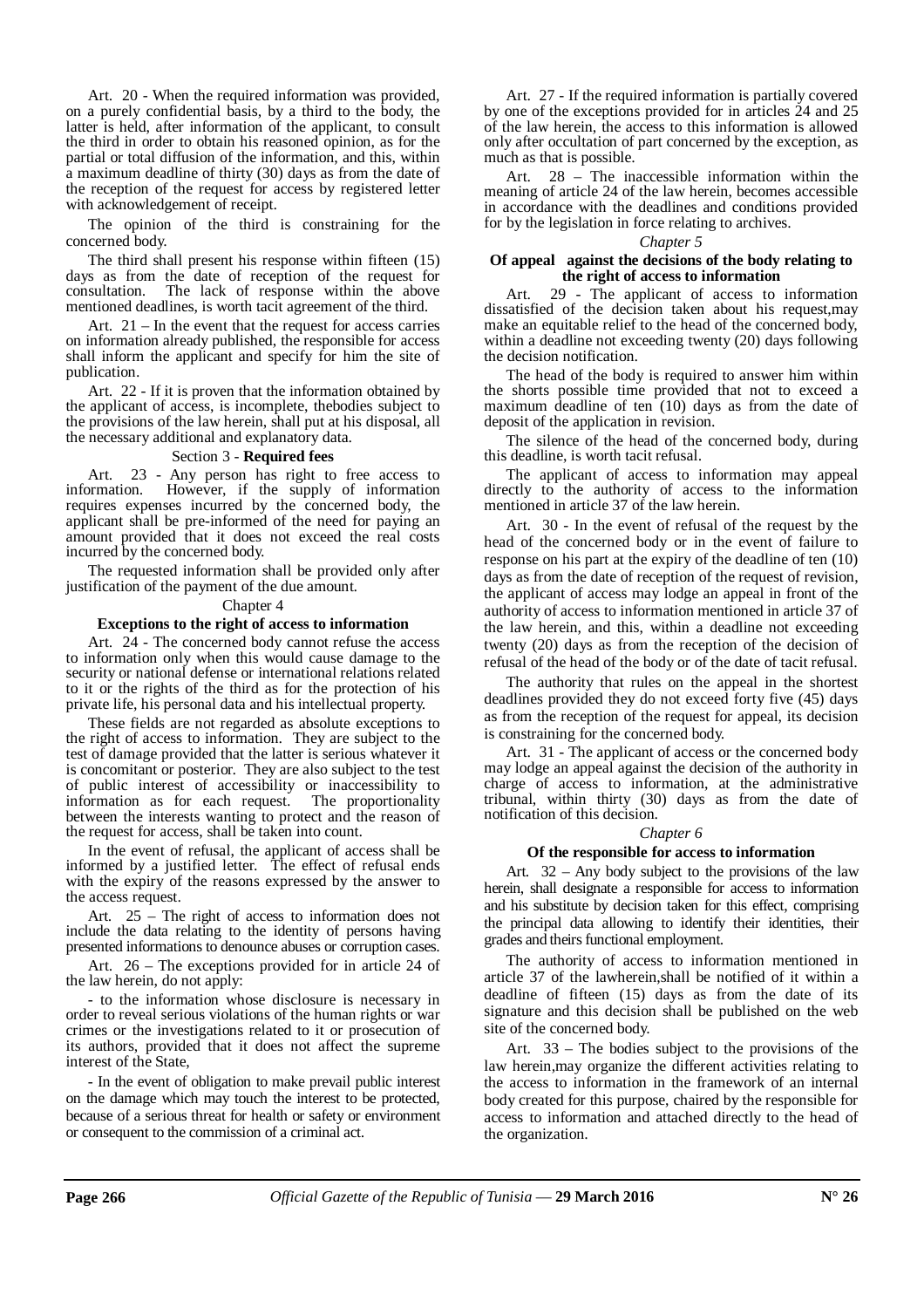The conditions of creating this internal body, are fixed by governmental decree.

Art. 34 - The responsible for access to information is notably held to:

1. Receive the requests for access to information, treat them and answer them.

2. Ensure coordination between the concerned body to which he is attached and the authority of access to information mentioned in article 37 of the law herein.

3. Prepare an action plan for the consecration of the right of access to information in coordination with the primarily responsible of the concerned body, comprising clear objectives and a calendar for this purpose, fixing the stages, the deadlines and the role of each stakeholder, and this, under the supervision of the head of the concerned body.

The primarily responsible of the concerned body, shall facilitate the task of the responsible for access to information, coordinate with him and provide him with the necessary data for the development of the action plan.

The responsible for access prepares for this purpose, a quarterly report which he transmits within the fifteen (15) days following each quarter, to the head of the concerned body.

4. Prepare an annual activity report relating to the access to information in the first month of the year following the year of exercise and transmits it after its validation by the head of the body, to the authority of access to information. This report includes the suggestions, the necessary recommendations to reinforce the consecration of the right of access to information as well as statistical data on the number of deposited requests for access, the requests object of answer, the refusals, the requests for graceful appeal, the answers and deadlines related to them, in addition to the measures taken as regards the access to information on initiative of the concerned body, the documents management and the agents training.

5. Follow the implementation of the action plan and update it, under the supervision of the head of the concerned body.

Art. 35 –The heads of the administrative departments within the bodies subject to the provisions of the law herein, shall make available to the responsible for access, the requested information, provide him with the necessary assistance and allow him the necessary and possible facilitations.

Art. 36 – The bodies subject to the provisions of the law herein, may on proper initiative or following the proposal of the responsible for access to information, create advisory commissions in charge of the access to information which give consultation to the responsible for access and their agents, on all the issues relating to the implementation of the law herein.

The advisory commissions in charge of access to information mentioned in paragraph one of the article herein, are created by decision of the head of the concerned body.

# *Chapter 7*

# **Of the authority of access to information**

Art. 37 - Is created an autonomous public authority, called "Authority of access to information", endowed with the legal entity and whose headquarter is in Tunis. It is mentioned, hereafter, "the Authority ".

#### Section one - **Missions and attributions of the Authority**

Art. 38 - The Authority is notably in charge of:

- Ruling on the appeals which are submitted to it in matter of access to information. It may for this purpose and when necessary, carry out the necessary investigation son the spot with the concerned body, achieve all investigative procedures and auditioning any person whose hearing is considered to be useful,

- Informing all the concerned bodies and the applicant of access personally, of its decisions,

- Publishing its decisions on its own Web site,

- Following the commitment as regards proactive diffusion, on the initiative of the concerned body, of the information mentioned in articles 6, 7 and 8 of the law herein, and this, by self-referral from the part of the authority or following requests emanating of a third,

- Obligatorily issuing an opinion on the draft laws and regulatory texts having link with the field of access to information,

- Promoting the culture of access to information in coordination with the bodies subject to provisions of the law herein and the civil society, through sensitization and training actions intended for the public,

- Periodically evaluating the consecration of the right of access to information by the bodies subject to the provisions of the law herein,

- Preparing an annual activity report containing the necessary suggestions and recommendations for the consecration of the right of access to information, as well as statistical data concerning the number of requests for access to information, the number of appeals, answers and the deadlines relating thereto, its decisions taken and the annual follow-up of their implementations by the bodies subject to the provisions of the law herein,

- Exchanging experiences and expertise with its foreign counterparts and specialized international organizations and concluding of cooperation conventions in this field.

The authority submits the annual report to the President of the Republic, the president of the assembly of the representatives of the People and the Head of Government. This report shall be published to the public on the Web site of the authority.

Art. 39 – The heads of the bodies subject to the provisions of the law herein, shall provide the authority of access to information with all the possible and essential facilitations for the exercise of its functions.

#### Section 2 - **Of the composition of the Authority**

Art. 40 - The Authority is composed of a council and of a permanent secretariat.

Art. 41 - The Authority council is composed of nine (9) members, as follows:

- An administrative judge, chairman,

- A legal judge, vice-chairman,

- A member of the national council of statistics, member,

- A university professor specialized in information technology, having a grade of professor of higher education or lecturer, member,

- An expert in administrative documents and archives, member,

- A lawyer, member,

- A journalist, member.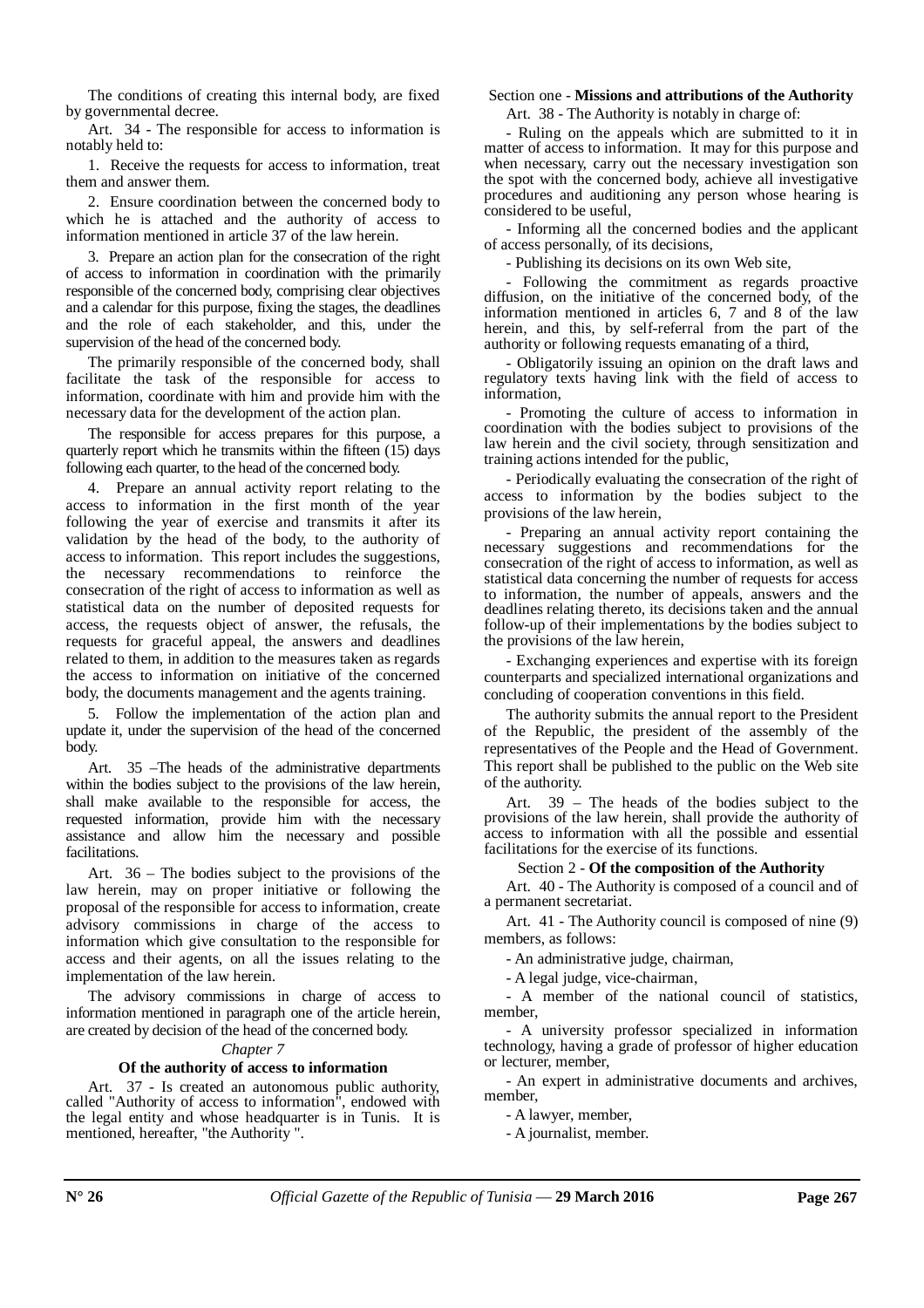They shall imperatively justify an experience of at least ten (10) years of effective work, at the date of submission of the candidature.

- A representative of the authority of protection of personal data, having assumed responsibility for a period of at least two (2) years, member,

- A representative of active associations in fields having link with the access to information, member.

He shall have occupied a position of responsibility for a period of at least two  $(2)$  years, within one of these associations.

Art. 42 -The candidate to the position of a member of the authority council,shall satisfy the following conditions:

- To be of Tunisian nationality,

- Shall not have legal antecedents for intentional crimes,

- Endowed with the autonomy, transparency and impartiality,

- Endowed with the experience and competence in the fields related to the subject of access to information.

Is removed of his mandate, any member having presented erroneous data and will be ineligible for the two following mandates.

Art. 43 - The Head of Government appoints the members of the authority according to the following methods and procedures:

- The call for candidature is open on decision of the chairman of the specialized commission within the assembly of the representatives of the people which shall be published in the Official Gazette of the Republic of Tunisia, fixing the deadline and the methods of deposit of candidatures as well as the conditions to fulfill,

- The specialized commission within the assembly of the representatives of the people chooses and classifies the three (3) better candidates, for each position, with the majority of three fifth 3/5 of its members by secret vote on the names.

- Candidates having obtained the greatest number of votes, are retained according to their classification. In the event of equality of votes between a man and a woman, the latter will be retained and in the event of equality of votes between two men, the youngest shall be retained.

- The president of the assembly of the representative of the people transmits to the general meeting a list comprising the classification of the three (3) best candidates for each position, in order to choose the members of the authority.

- The general meeting of the assembly of the representatives of the people votes to choose a candidate for each position, by absolute majority of its members and by secret vote.

- The president of the assembly of the representatives of the people transmits the list of the members of the authority voted by the general meeting, to the Head of Government who appoints them by governmental decree.

Art. 44 - The authority members, mentioned in article 41 of the law herein, are appointed for a non renewable mandate of six (6) years.

Before the performance of their functions, the chairman and the members of the authority take, in front of the President of the Republic, the following oath: **"I swear by God, the Almighty, to accomplish my functions with loyalty, honor, independence and to preserve the professional secrecy ".** 

45 - The renewal of the composition of the authority is done by half every three (3) years, in accordance with the procedures provided for by the law herein.

The chairman of the authority notifies to the specialized commission within the assembly of the representatives of the People, the list of the members concerned by the renewal and the end date of their mandate, and this, three (3) months before the expiry of their mandate.

The member whom mandate is expired, continue to exercise their functions within the authority, until the taking up of duties of the new members.

Art. 46 - Contrary to the provisions of article 45 of the law herein, half of the members of the authority shall be renewed during the first mandate following the end of the third year of this mandate, and this, by drawing of lots according to the procedures and conditions provided for by the law herein. The chairman of the authority is not concerned by the renewal by half. His mandate is six (6) years.

Art. 47 - Theauthority council exercises the following attributions, object of the first, second and sixth dashes of the law herein. It also ensures:

- The supervision on the operation of work of the authority,

- The choice of the general secretary of the authority out of its members. He shall meet the conditions of He shall meet the conditions of appointment of a general director of general administration,

- The designation of an administrative executive among the agents of the authority, who shall be charged of reporting its deliberations,

- The proposal of the organization chart of the authority,

- The adoption of the internal regulations of the authority,

- The proposal of the budget draft of the authority,

- The adoption of the annual report of the authority.

Art. 48 - The authority is provided with administrative departments composed of agents detached from public administrations and recruited agents in accordance with the particular status of the agents of the authority.

The particular status of the agents of the authority, mentioned at the first subparagraph, is fixed by governmental decree.

The organization chart of the authority is approved by governmental decree in accordance with a proposal from the authority council.

Art. 49 - The allowances and privileges of chairman of the authority, of the vice-chairman as well as those of its members, are fixed by governmental decree.

The chairman of the authority and his vice-chairman are obligatorily required to exercise their functions with full time.

Section 3 - **Of the operation of the Authority**

Art. 50 - The authority meets following a convocation of its chairman, and this, once every fifteen (15) days and each time when necessary.

The authority meetings are chaired by the chairman or by the vice-chairman, if necessary. The chairman of the authority proposes and fixes the agenda of meetings.

The chairman of the authority may invite any person whose presence in the meetings is deemed useful having regard to his competence relating to the issues presented in the agenda, and this, without taking part in the vote.

The deliberations of the authority proceed in closed doors in the presence of the majority of its members, at least.

In the absence of quorum, a meeting shall be correctly held after half an hour of its appointment whatever the number of the present members is.